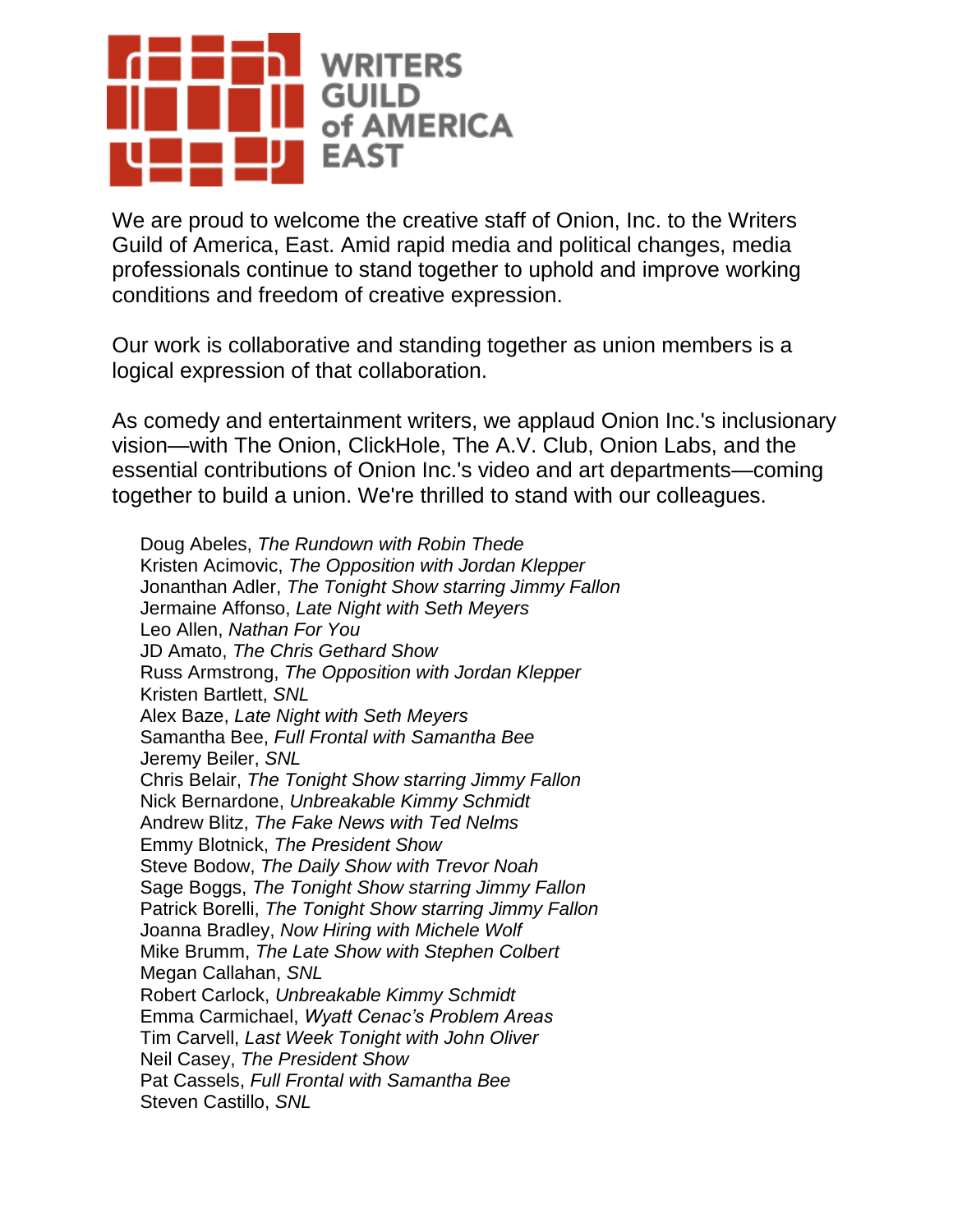Dan Chamberlain, *The Tonight Show starring Jimmy Fallon* Nate Charny, *The Late Show with Stephen Colbert* River Clegg, *The Opposition with Jordan Klepper* Marina Cockenberg, *The Tonight Show starring Jimmy Fallon* Aaron Cohen, *The Late Show with Stephen Colbert*  Eliza Cossio, *Wyatt Cenac's Problem Areas* Cullen Crawford, *The Late Show with Stephen Colbert* Carmen Christopher, *The Chris Gethard Show* Raquel D'Apice, *Last Week Tonight with John Oliver* Chelsea Davison, *The Opposition with Jordan Klepper* Devin Delliquanti, *The Daily Show with Trevor Noah* Anthony DeVito, *Now Hiring with Michele Wolf* Mike DiCenzo, *The Tonight Show starring Jimmy Fallon* Greg Dorris, *The Chris Gethard Show* Nicole Drespel, *The Chris Gethard Show* Eric Drysdale, *Full Frontal with Samantha Bee* Rob Dubbin, *The Late Show with Stephen Colbert* Chris Duffy, *Wyatt Cenac's Problem Areas* Ariel Dumas, *The Late Show with Stephen Colbert* Jess Dweck, *Now Hiring with Michele Wolf* Grace Edwards, *Unbreakable Kimmy Schmidt* Glenn Eichler, *The Late Show with Stephen Colbert* Colin Elzie, *The Tonight Show starring Jimmy Fallon* Taryn Englehart, *The Tonight Show starring Jimmy Fallon* Alex English, *The Rundown with Robin Thede* Caroline Eppright, *The Tonight Show starring Jimmy Fallon* Mathan Erhardt, *Full Frontal with Samantha Bee* Jo Firestone, *The Tonight Show starring Jimmy Fallon* Kaitlin Fontana, *Black and White* Noah Forman, *The Chris Gethard Show* Travon Free, *Full Frontal with Samantha Bee*  Ziwe Fumudoh, *The Rundown with Robin Thede* John Gemberling, *The President Show* Sal Gentile, *Late Night with Seth Meyers* Chris Gethard, *The Chris Gethard Show* Jon Glaser, *Jon Glaser Loves Gear* Django Gold, The Late Show with Stephen Colbert Matt Goldich, *Late Night with Seth Meyers* Josh Gondelman, *Last Week Tonight with John Oliver* Sudi Green, *SNL* Eli Grober, *The Tonight Show starring Jimmy Fallon* Gabe Gronli, *The Late Show with Stephen Colbert* Peter Gross, *The President Show* Joe Grossman, *Full Frontal with Samantha Bee* Lauren Gurganous, *Unbreakable Kimmy Schmidt* Dan Gurewitch, *Last Week Tonight with John Oliver* Dina Gusovsky, *Late Night with Seth Meyers* Geoff Haggerty, *The Daily Show with Trevor Noah* Allison Hord, *Late Night with Seth Meyers* CJ Hunt, *Black and White* Jackie Jennings, *The Chris Gethard Show*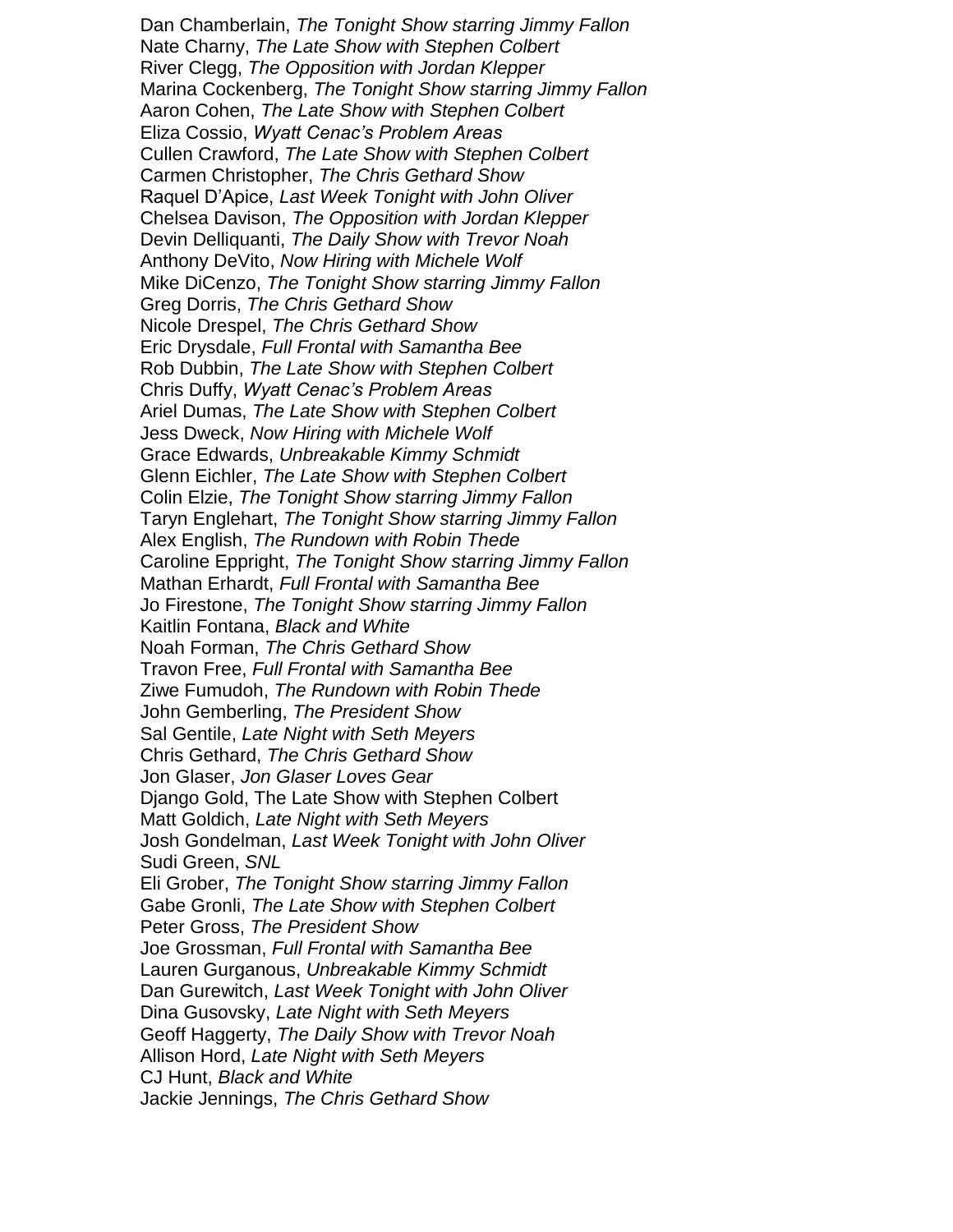Dru Johnston, *The Chris Gethard Show* Mitra Jouhari, *The President Show* Barry Julien, *The Late Show with Stephen Colbert* Miles Kahn, *Full Frontal with Samantha Bee* Elliott Kalan, *The Fake News with Ted Nelms* Jay Katsir, *The Late Show with Stephen Colbert* Daniel Kibblesmith, *The Late Show with Stephen Colbert* Michael Koman, *SNL* Becky Krause, *The Tonight Show starring Jimmy Fallon* Matt Lappin, *The Late Show with Stephen Colbert* Stephen Levinson, *The Tonight Show starring Jimmy Fallon* John Lutz, *Late Night with Seth Meyers* Paul Masella, *The Tonight Show starring Jimmy Fallon* Dan McCoy, *The Daily Show with Trevor Noah* Lauren Sarver Means, *The Daily Show with Trevor Noah*  Jeff Mauer, *Last Week Tonight with John Oliver* Sam Means, *Unbreakable Kimmy Schmidt* Arthur Meyer, *The Tonight Show starring Jimmy Fallon* Jo Miller, *Full Frontal with Samantha Bee* Opus Moreschi, *The Late Show with Stephen Colbert* Ian Morgan, *Late Night with Seth Meyers* Christine Nangle, *Now Hiring with Michele Wolf* Chioke Nassor, *Late Night with Seth Meyers* Brendan O'Hare, *Now Hiring with Michele Wolf* John Oliver, *Last Week Tonight with John Oliver* Joseph Opio, *The Daily Show with Trevor Noah* Zhubin Parang, *The Daily Show with Trevor Noah* Brian Parise, *Last Week Tonight with John Oliver* Owen Parson, *The Opposition with Jordan Klepper* Nimesh Patel, *SNL* Josh Patten, *SNL* Ryan Perez, *Now Hiring with Michele Wolf* Dewayne Perkins, *Now Hiring with Michele Wolf* Asher Perlman, *The Opposition with Jordan Klepper* Michael Pielocik, *The Late Show with Stephen Colbert* Jasmine Pierce, *The Tonight Show starring Jimmy Fallon* Dan Powell, *Now Hiring with Michele Wolf* Daniel Radosh, *The Daily Show with Trevor Noah*  Joe Randazzo, *@Midnight* Seth Reiss, *Late Night with Seth Meyers* Katie Rich, *SNL* Gary Richardson, *SNL* Jon Rineman, *The Tonight Show starring Jimmy Fallon* Albertina Rizzo, *The Tonight Show starring Jimmy Fallon* Matt Roberts, *The Late Show with David Letterman* Jason Ross, *The President Show* Dan Rubin, *Unbreakable Kimmy Schmidt* Tom Ruprecht, *The Nightly Show with Larry Wilmore* Rae Sanni, *The President Show* Meredith Scardino, *Unbreakable Kimmy Schmidt* Sara Schaefer, *The Fake News with Ted Nelms*